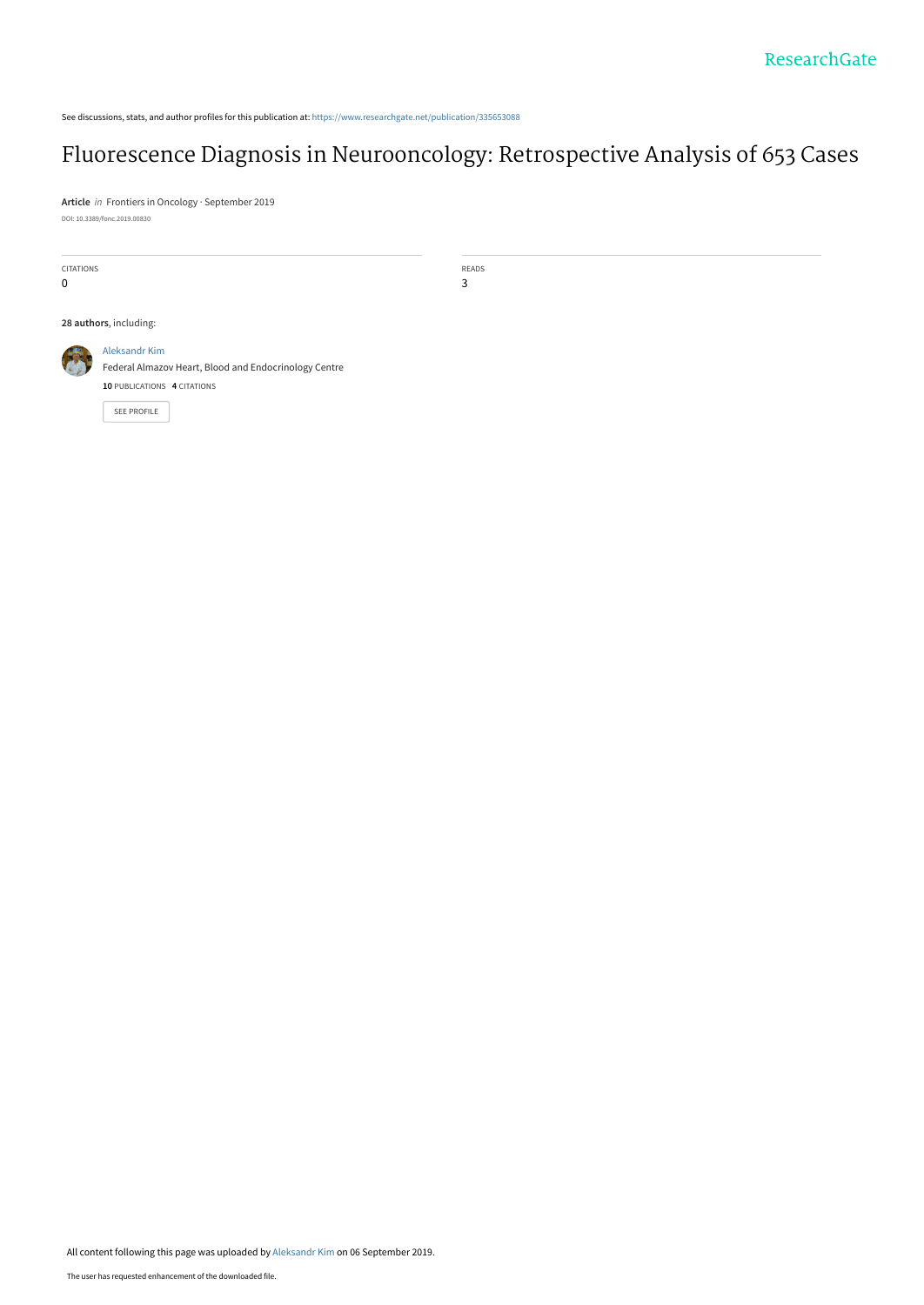



# Fluorescence Diagnosis in [Neurooncology: Retrospective](https://www.frontiersin.org/articles/10.3389/fonc.2019.00830/full) Analysis of 653 Cases

Sergey A. Goryaynov<sup>1\*</sup>, Vladimir A. Okhlopkov<sup>1</sup>, Denis A. Golbin<sup>1</sup>, [Konstantin A. Chernyshov](http://loop.frontiersin.org/people/669730/overview)<sup>2</sup>, [Dmitrij V. Svistov](http://loop.frontiersin.org/people/703596/overview)<sup>3</sup>, Boris V. Martynov<sup>3</sup>, [Alexandr V. Kim](http://loop.frontiersin.org/people/703341/overview)<sup>4</sup>, Vadim A. Byvaltsev $^{5,6}$ , [Galina V. Pavlova](http://loop.frontiersin.org/people/681913/overview)<sup>7</sup>, Artem Batalov<sup>1</sup>, [Nikolay A. Konovalov](http://loop.frontiersin.org/people/472268/overview)<sup>1</sup>, Petr V. Zelenkov<sup>1</sup>, Victor B. Loschenov<sup>8,9</sup> and Alexandr A. Potapov<sup>1</sup>

*<sup>1</sup> N. N. Burdenko National Medical Research Center of Neurosurgery of the Ministry of Health of the Russian Federation, Moscow, Russia, <sup>2</sup> I. M. Sechenov First Moscow State Medical University of the Ministry of Health of the Russian Federation, Moscow, Russia, <sup>3</sup> S. M. Kirov Military Medical Academy of the Ministry of Defense of the Russian Federation, St-Petersburg, Russia, <sup>4</sup> V. A. Almazov Federal North-West Medical Research Centre of the Ministry of Health of the Russian Federation, St-Petersburg, Russia, <sup>5</sup> Laboratory of Neurosurgery, Irkutsk Scientific Center of Surgery and Traumatology, Irkutsk, Russia, <sup>6</sup> Department of Neurosurgery, Irkutsk State Medical University, Irkutsk, Russia, <sup>7</sup> Institute of Gene Biology, Russian Academy of Science, Moscow, Russia, <sup>8</sup> Prokhorov General Physics Institute of the Russian Academy of Science, Moscow, Russia, <sup>9</sup> National Research Nuclear University MEPhI, Moscow, Russia*

### **OPEN ACCESS**

#### Edited by:

*Mark Preul, Barrow Neurological Institute (BNI), United States*

#### Reviewed by:

*Mohamed Labib, Barrow Neurological Institute (BNI), United States Vernard S. Fennell, Capital Institute for Neurosciences, United States*

> \*Correspondence: *Sergey A. Goryaynov*

*[sgoraynov@nsi.ru](mailto:sgoraynov@nsi.ru)*

#### Specialty section:

*This article was submitted to Cancer Imaging and Image-directed Interventions, a section of the journal Frontiers in Oncology*

Received: *26 January 2019* Accepted: *13 August 2019* Published: *06 September 2019*

#### Citation:

*Goryaynov SA, Okhlopkov VA, Golbin DA, Chernyshov KA, Svistov DV, Martynov BV, Kim AV, Byvaltsev VA, Pavlova GV, Batalov A, Konovalov NA, Zelenkov PV, Loschenov VB and Potapov AA (2019) Fluorescence Diagnosis in Neurooncology: Retrospective Analysis of 653 Cases. Front. Oncol. 9:830. doi: [10.3389/fonc.2019.00830](https://doi.org/10.3389/fonc.2019.00830)* **Objective:** This study is to analyze fluorescence sensitivity in the diagnosis of brain and spinal cord tumors.

**Material and methods:** The authors conducted a multicenter retrospective analysis of data on 653 cases in 641 patients: 553 of them had brain tumors and 88 spinal cord tumors. Brain tumor resection was performed in 523 patients, of whom 484 were adults and 39 children. The analyzed series was presented by 320 gliomas, 101 meningiomas, and 72 metastases. A stereotactic biopsy was performed in 20 patients and endoscopic surgery in 10 patients. In all cases, 20 mg/kg of 5–Aminolaevulinic acid was administered orally 2-h before surgery. All surgical interventions were performed with a microscope BLUE 400 to visualize fluorescence, while endoscopic surgery—with an endoscope equipped with a fluorescent module. Fluorescence spectroscopy was conducted in 20 cases of stereotactic biopsies and in 88 cases of spinal cord tumors.

Results: Among adult brain tumors operated by microsurgical techniques, meningiomas showed the highest 5-ALA fluorescence sensitivity  $94\%$  ( $n = 95/101$ ), brain metastases 84.7% ( $n = 61/72$ ), low-grade gliomas 46.4% ( $n = 26/56$ ), and high-grade gliomas 90.2% (*n* = 238/264). In children the highest 5-ALA visible fluorescence was observed in anaplastic astrocytomas 100%  $(n = 4/4)$  and in anaplastic ependymomas 100%  $(n = 4/4)$ ; in low-grade gliomas it made up 31.8%  $(n = 7/22)$ . As for the spinal cord tumors in adults, the highest sensitivity was demonstrated by glioblastomas 100% ( $n = 4/4$ ) and by meningiomas 100% ( $n = 4/4$ ); Fluorescence was not found in gemangioblastomas  $(n = 0/6)$  and neurinomas  $(n = 0/4)$ . Fluorescence intensity reached 60%  $(n = 6/10)$  in endoscopic surgery and  $90\%$  ( $n = 18/20$ ) in stereotactic biopsy.

**Conclusion:** 5-ALA fluorescence diagnosis proved to be most sensitive in surgery of HGG and meningioma (90.2 and 94.1%, respectively). Sensitivity in surgery of intracranial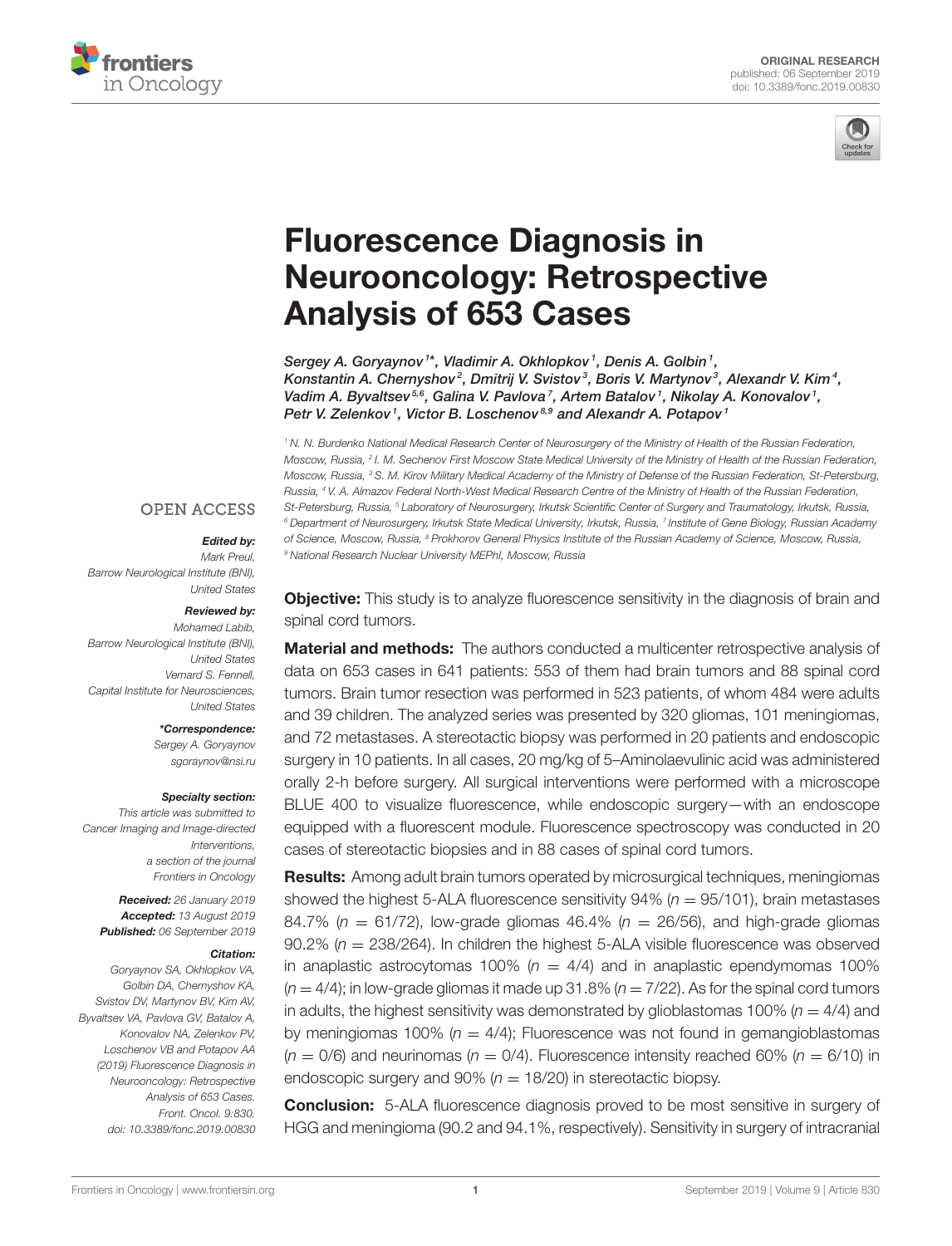metastases and spinal cord tumors was slightly lower (84.7 and 63.6%, correspondingly). The lowest fluorescence sensitivity was marked in pediatric tumors and LGG (50 and 46.4%, correspondingly). Fluorescence diagnosis can also be used in transnasal endoscopic surgery of skull base tumors and in stereotactic biopsy.

Keywords: fluorescence diagnosis, 5-Aminolevulinic acid (ALA), glioma, meningioma, neurooncology

# INTRODUCTION

In late 90-ies first data on the potential use of 5-ALA in surgery of malignant gliomas have appeared [\(1,](#page-6-0) [2\)](#page-6-1). Recently, use of 5- ALA has become more popular for other classes of brain and spinal cord tumors like meningioma [\(3](#page-6-2)[–7\)](#page-7-0), metastasis [\(8–](#page-7-1)[11\)](#page-7-2), neurocytoma [\(12\)](#page-7-3), ependymoma [\(13,](#page-7-4) [14\)](#page-7-5), medulloblastoma [\(15\)](#page-7-6), adenoma [\(16\)](#page-7-7). Besides microneurosurgery, intraoperative FD has found its application in endoscopic [\(17](#page-7-8)[–21\)](#page-7-9) and stereotactic surgery [\(22,](#page-7-10) [23\)](#page-7-11).

Our study was aimed at analyzing 5-ALA fluorescence sensitivity in patients with brain and spinal cord tumors using microsurgical, endoscopic techniques, along with stereotactic biopsy.

# MATERIALS AND METHODS

#### **Patients**

The study enrolled 641 patients with brain and spinal cord tumors, operated within 2010–2017 in 3 clinical hospitals: N. N. Burdenko National Medical Research Center of Neurosurgery of the Ministry of Health of the Russian Federation, Moscow; S. M. Kirov Military Medical Academy of the Ministry of Defense of the Russian Federation, St-Petersburg; V. A. Almazov Federal North-West Medical Research Centre of the Ministry of Health of the Russian Federation, St-Petersburg. More data on patients are presented in **[Table 1](#page-3-0)**. The written informed consent to the surgery and 5-ALA administration was obtained from all patients. The study was approved by the local ethics committee of the N. N. Burdenko National Medical Research Center of Neurosurgery.

# Drugs and Equipment

Having got the informed consent and data on absence of any significant liver or kidney pathology, patients were administered 20 mg/kg of 5–Aminolevulinic acid ("Alasens," SSC "NIOPIK," Russian Federation) in 2-h before surgery. Contraindications for "Alasens" were: more than 3-or 4-time ALT, AST increase, porphyria, pregnancy, breastfeeding. In children, 5-ALA was ingested after obtaining the informed parents' consent and by the ethics committee approval. All operations were performed with OPMI Pentero (Carl Zeiss Meditec AG, Obrekochen, Germany) microscope equipped with a fluorescent 400-nm UV light and filters (BLUE 400). During stereotactic surgery MRI (magnetic resonance imaging) and PET (positron emission tomography) with methionine were performed to select the target area and to obtain histological samples.

Operations were performed using the stereotactic system "OREOL" ["Elektropribor," St-Petersburg; [\(24\)](#page-7-12)]. All assessments were made on an optic-fiber fluorescence-reflectance multichannel ≪Skin-AGE≫ spectrometer [\(25\)](#page-7-13). In patients with spinal cord tumors, laser spectroscopy was performed using LESA-01-BIOSPEK spectrum analyzer (laser electronicspectral device, "Biospek" company, Moscow). The PpIX level between the tumor tissue and the intact brain was measured during spectroscopy.

For endoscopic procedures there was used an endoscope equipped with a fluorescence filter; in a number of cases, the combined video-recording system was applied, which was developed in the Laboratory of Laser biospectroscopy at the A. M. Prokhorov general physics institute of the Russian Academy of Sciences.

# OUTCOMES OF 5-ALA USE IN SURGERY OF BRAIN AND SPINAL CORD TUMORS

# 5-ALA Fluorescence in Surgery of Brain Tumors in Adults ( $n = 493$ )

Visible fluorescence was marked in  $90.2\%$  ( $n = 238/264$ ) of patients with WHO Grade III-IV gliomas and in 46.4%  $(n = 26/56)$  of patients with WHO Grade I-II gliomas. More data on patient distribution into subgroups by tumor histology are presented in **[Table 1](#page-3-0)**. Positive fluorescence was marked in 96.2% ( $n = 75/78$ ) of patients with WHO Grade I, in 85.7%  $(n = 18/21)$  of WHO Grade II, and in 100%  $(n = 2/2)$  of WHO Grade III meningiomas.

From two to four nodes were revealed in 17 of 63 patients with metastatic brain lesions; overall, 5-ALA fluorescence was measured in 72 tumor cases. Based on tumor location, it was positive in 84.7% ( $n = 61/72$ ) of cases, namely: metastatic lung cancer was positive in 80.7% ( $n = 21/26$ ), metastatic breast cancer in 90% ( $n = 18/20$ ), others in 66.7% ( $n = 21/24$ ).

# 5-ALA Fluorescence in Surgery of Brain and Spinal Cord Tumors in Children ( $n = 42$ )

In this subgroup 39 of 42 patients were operated (3 patients underwent repeated surgery). Anaplastic astrocytoma and anaplastic ependymoma demonstrated the maximal sensitivity, which made up 100% ( $n = 4/4$ ), each; sensitivity in glioblastomas reached 80% ( $n = 4/5$ ), and in low-grade gliomas, it averaged  $31.8\%$  ( $n = 7/22$ ).

**Abbreviations:** 5-ALA, 5–Aminolevulinic acid; FD, Fluorescence diagnosis; HGG, High-grade gliomas (WHO Grades III-IV); LGG, Low-grade gliomas (WHO Grades I-II); PpIX, Protoporphyrin IX; PET, Positron Emission Tomography; PDD, Photodynamic diagnosis; STB, Stereotactic Biopsy.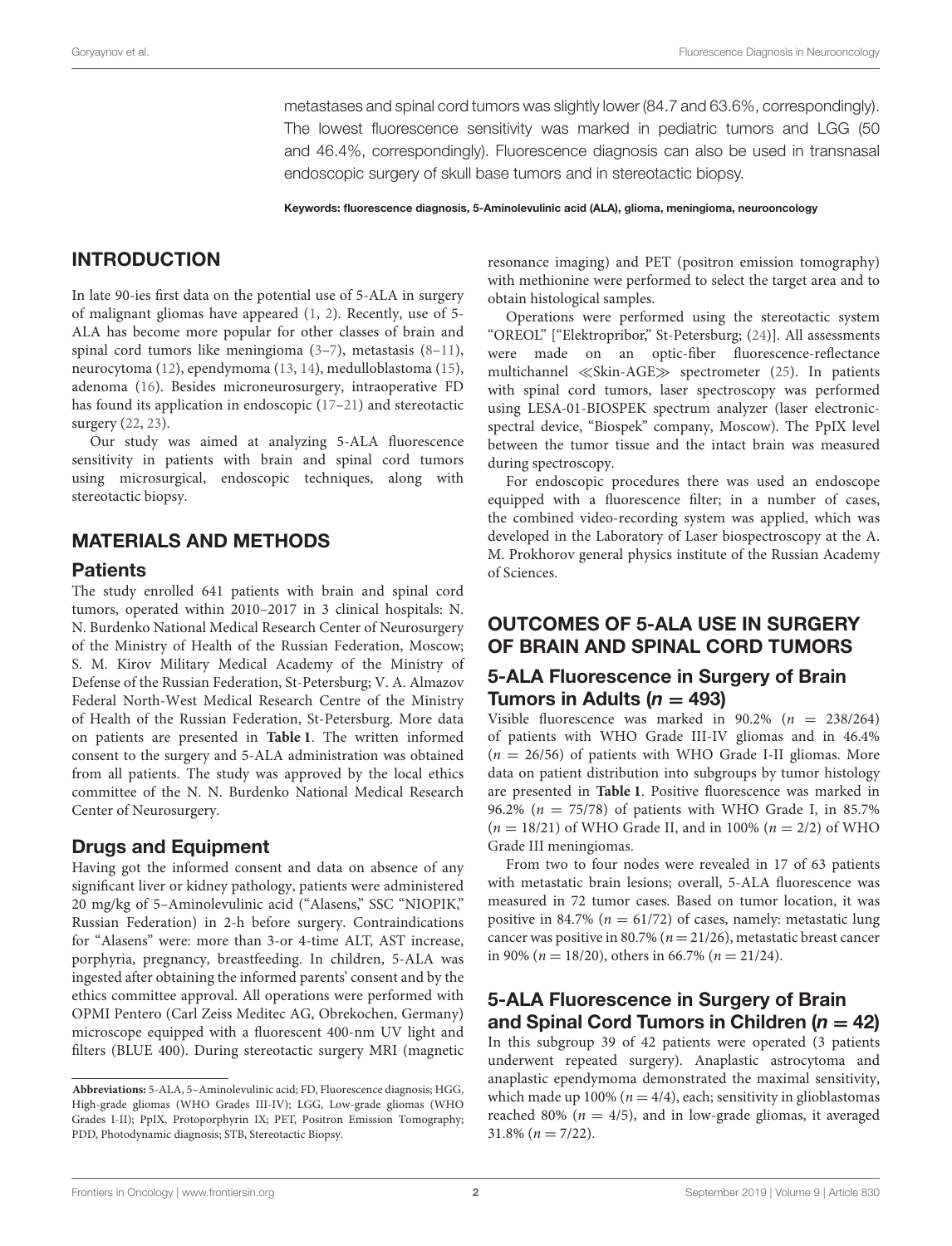<span id="page-3-0"></span>TABLE 1 | Cases.

| Object<br>Brain tumors, open resection ( $n = 535$ ) | $5$ -ALA $+$ | 5-ALA -     |
|------------------------------------------------------|--------------|-------------|
|                                                      |              |             |
| Glioma ( $n = 320$ )                                 | 264 (82.5%)  | 56 (17.5%)  |
| LGG ( $n = 56$ )                                     | 26 (46.4%)   | 30 (53.6%)  |
| Pilloid astrocytoma                                  | 3 (100%)     | $0(0\%)$    |
| Diffuse astrocytoma                                  | 6 (25%)      | 18 (75%)    |
| Gemistocytic astrocytoma                             | $3(100\%)$   | $0(0\%)$    |
| Ganglioastrocytoma                                   | $0(0\%)$     | $1(100\%)$  |
| Non-infantile desmoplastic ganglioglioma             | 1 (100%)     | $0(0\%)$    |
| Oligoastrocytoma                                     | 8 (50%)      | 8 (50%)     |
| Oligodendroglioma                                    | $3(50\%)$    | $3(50\%)$   |
| Pleomorphic xanthoastrocytoma                        | $2(100\%)$   | $0(0\%)$    |
| HGG ( $n = 264$ )                                    | 238 (90.2%)  | 26 (9.8%)   |
|                                                      |              |             |
| Anaplastic astrocytoma                               | 19 (65.5%)   | 10 (34.5%)  |
| Anaplastic hemangiopericytoma                        | $1(100\%)$   | $0(0\%)$    |
| Anaplastic oligoastrocytoma                          | 5(71.4%)     | 2(28.6%)    |
| Anaplastic oligodendroglioma                         | 4 (66.7%)    | $2(33.3\%)$ |
| Glioblastoma ( $n = 211$ )                           | 203 (94%)    | 12 (6%)     |
| Gliosarcoma                                          | 6 (100%)     | $0(0\%)$    |
| Meningioma ( $n = 101$ )                             | 95 (94.1%)   | 6(5.9%)     |
| Grade I                                              | 75 (96.2%)   | 3(3.8%)     |
| Grade II                                             | 18 (85.7%)   | 3(14.3%)    |
| Grade III                                            | 2 (100%)     | $0(0\%)$    |
| Brain metastasis ( $n = 72$ )                        | 61 (84.7%)   | 11 (15.3%)  |
| Lungs cancer                                         | 21 (80.7%)   | 5 (19.3%)   |
| <b>Breast cancer</b>                                 | 18 (90%)     | $2(10\%)$   |
| Other metastases                                     | 21 (66.7%)   | $3(33.3\%)$ |
| Pediatric ( $n = 42$ )                               | 21 (50%)     | 21 (50%)    |
| LGG ( $n = 22$ )                                     | 7 (31.8%)    | 15 (68.2%)  |
| Disembrioplastic neuroepithelial tumor               | $0(0\%)$     | 1 (100%)    |
| Fibrillary protoplasmic astrocytoma                  | 0 (0%)       | $2(100\%)$  |
| Pilocytic astrocytoma                                | $0(0\%)$     | 4 (100%)    |
| Pilomixoid astrpcytoma                               | 4 (57.1%)    | 3(42.9%)    |
| Oligoastrocytoma                                     | 1 (50%)      | $1(50\%)$   |
| Oligodendroglioma                                    | $0(0\%)$     | 1 (100%)    |
| Fibrillary astrocytoma                               | 1 (50%)      | 1 (50%)     |
| Ependymoma                                           | $1(50\%)$    | 1 (50%)     |
| Chorioid papilloma                                   | $0(0\%)$     | 1 (100%)    |
| $HGG (n = 20)$                                       | 14 (70%)     | $6(30\%)$   |
| Anaplastic astrocytoma                               | 4 (100%)     | $0(0\%)$    |
| Anaplastic ependymoma                                | 4 (100%)     | $0(0\%)$    |
| Glioblastoma                                         | 4 (80%)      | 1(20%)      |
| Medulloblastoma                                      | 1 (16.7%)    | 5 (83.3%)   |
| Primitive neuroectodermal tumor                      | 1 (100%)     | $0(0\%)$    |
| Brain tumor, Endoscopic surgery ( $n = 10$ )         | 6 (60%)      | 4 (40%)     |
| Meningioma                                           | 3(75%)       | 1 (25%)     |
| Hordoma                                              | 1 (50%)      | $1(50\%)$   |
| Neurinoma                                            | 1 (100%)     | $0(0\%)$    |
| Inverted papilloma                                   | 1 (100%)     | $0(0\%)$    |
|                                                      |              | 2 (100%)    |
| Other tumors                                         | $0(0\%)$     |             |

| Object                                        | $5-ALA +$  | $5-ALA -$  |
|-----------------------------------------------|------------|------------|
| Brain tumors, open resection ( $n = 535$ )    |            |            |
| Brain tumor, stereotactic biopsy ( $n = 20$ ) | 18 (90%)   | $2(10\%)$  |
| Fibrillary protoplasmic astrocytoma           | 2(66.7%)   | 1(33.3)    |
| Anaplastic astrocytoma                        | 8 (100%)   | $0(0\%)$   |
| Glioblastoma                                  | 7 (100%)   | $0(0\%)$   |
| Other                                         | $1(50\%)$  | $1(50\%)$  |
| Adults, spinal cord ( $n = 88$ )              | 56 (63.6%) | 32 (36.4%) |
| Ependymoma                                    | 37 (72.5%) | 14 (27.5%) |
| Astrocytoma                                   | 4 (33.3%)  | 8(66.7%)   |
| Glioblastoma                                  | 4 (100%)   | $0(0\%)$   |
| Gemangioblastoma                              | $0(0\%)$   | $6(100\%)$ |
| Meningioma                                    | 11 (100%)  | $0(0\%)$   |
| Neurinoma                                     | $0(0\%)$   | 4 (100%)   |
| Overall                                       | 653        |            |

It is interesting to note, that medulloblastomas demonstrated "weak" fluorescence (16.7%,  $n = 1/6$ ) despite their high grade of malignancy.

# 5-ALA Fluorescence in Endoscopic Neurosurgery ( $n = 10$ )

Ten operations have been performed: anterior cranial fossa tumor resection by a transnasal approach. By all that, fluorescence was marked in 75% ( $n = 3/4$ ) of meningiomas, in 50% ( $n = 1/2$ ) of chordomas, in 100% ( $n = 1/1$ ) of neurinoma, and in 100% ( $n = 1/1$ ) of inverted papilloma.

# Fluorescence-Guided Stereotactic Biopsy of Brain Tumors ( $n = 20$ )

Stereotactic biopsy and stereotactic fluorescence biospectroscopy revealed positive tumor fluorescence in 90% ( $n = 18/20$ ) of cases. Fluorescence spectroscopy was sensitive for detecting fibrillary-protoplasmatic astrocytomas in 66.7% ( $n = 2/3$ ), anaplastic astrocytomas in 100%  $[(n = 8/8),$  glioblastomas in 100%  $(n = 7/7)$ ] of cases. The false-positive effect was marked in 5.6% ( $n = 1/18$ ) of patients (reactive gliosis after earlier performed radiotherapy).

# 5-ALA Fluorescence in Surgery of Spinal Cord Tumors in Adults  $(n = 88)$

Visible fluorescence was marked in 75% ( $n = 33/44$ ) of intramedullary ependymomas, wherein, a strong PpIX fluorescence, revealed by laser spectroscopy, was observed in 100% ( $n = 44/44$ ) of cases. Astrocytomas have been noted to fluoresce in 33.3% ( $n = 4/12$ ) of cases, spectroscopy has demonstrated PpIX fluorescence in 50% ( $n = 6/12$ ). The highest fluorescence sensitivity was marked in patients with glioblastoma (4/4) and meningioma (11/11). Fluorescence was visible in 57.1% ( $n = 4/7$ ) of cauda equine ependymoma; PpIX fluorescence intensity, revealed by laser spectroscopy, was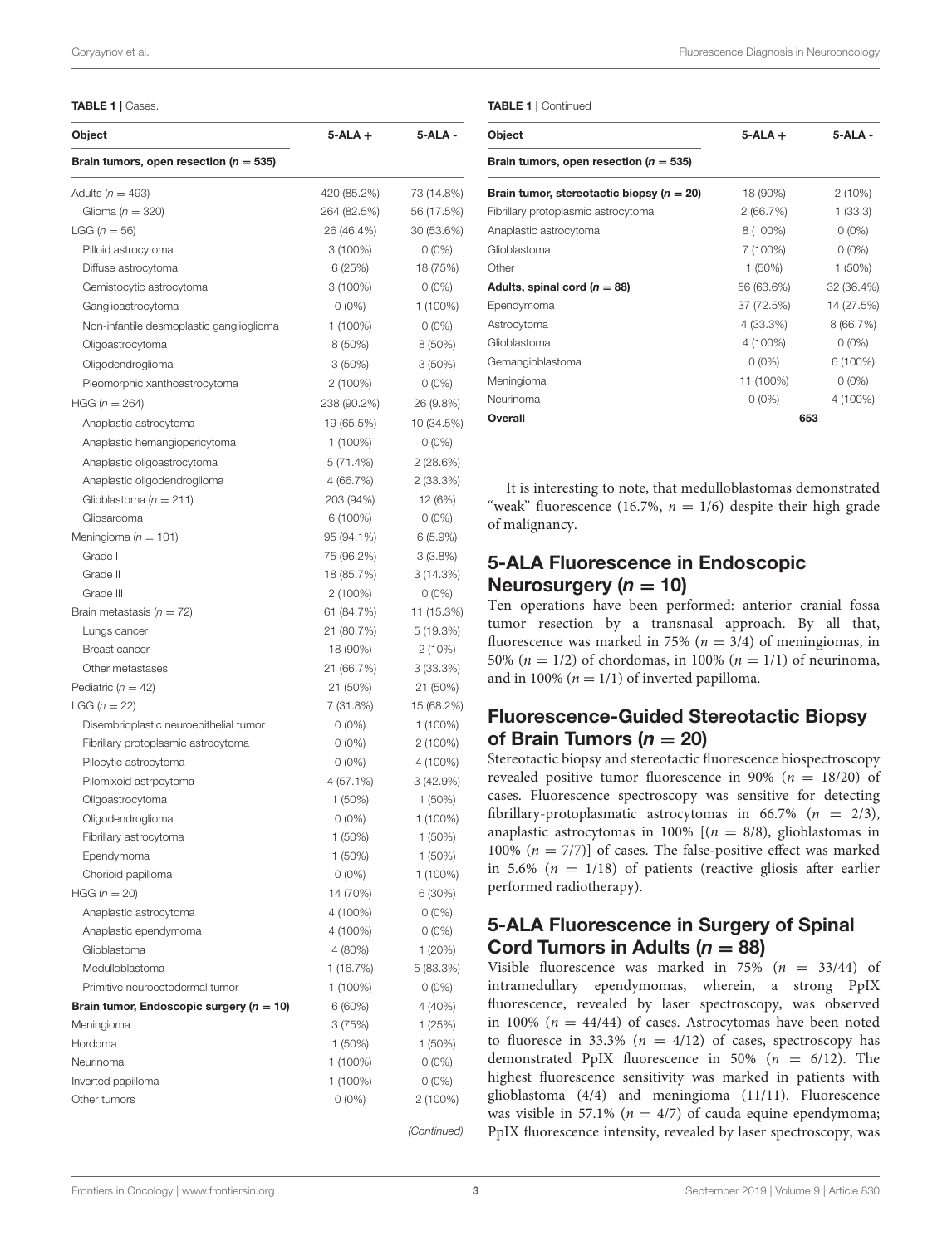$(n = 7/7)$  in all cases; negative PpIX fluorescence was observed in hemangioblastoma ( $n = 0/6$ ) and neurinoma ( $n = 0/4$ ).

# **DISCUSSION**

At the end of 90-ies first data on the potential use of 5- ALA in neurosurgery appeared, with first publications being devoted to malignant gliomas [\(1,](#page-6-0) [22\)](#page-7-10). Today, 5-ALA is applied in surgery of different types of brain and spinal cord tumors for both adults and children, including meningiomas [\(3](#page-6-2)[–7,](#page-7-0) [26–](#page-7-14)[28\)](#page-7-15), metastasis [\(8](#page-7-1)[–11\)](#page-7-2), neurocytomas [\(12\)](#page-7-3), ependymomas [\(13,](#page-7-4) [14\)](#page-7-5), medulloblastomas [\(15\)](#page-7-6).

Among the publications devoted to application of 5-ALA fluorescence in surgery of CNS tumors, Marbacher et al. [\(10\)](#page-7-16)  $(n=458)$  reports the largest series of patients [\(10\)](#page-7-16). In contrast to Marbacher et al. [\(10\)](#page-7-16), our series ( $n = 641$ ) enrolled patients with spinal cord tumors ( $n = 88$ ), children ( $n = 39$ ), and patients who underwent transnasal endoscopic surgery ( $n = 10$ ). The novelty of our research is application of spectroscopy in cases of spinal cord tumors ( $n = 88$ ) and stereotactic biopsy ( $n = 20$ ).

We found it reasonable to combine data on intraoperative fluorescence sensitivity obtained in different tumors of the CNS. In our series, to visualize fluorescence in stereotactic biopsy and in spinal surgery, traditionally, besides microscope, the spectroscopic control is used.

# Adults, Brain, Open Resection

### High-Grade Gliomas

A number of papers have proved that use of fluorescence diagnosis in surgery of high-grade gliomas results in the increased rate of GTR (gross total resection) and the increased progression-free and overall survival time [\(29–](#page-7-17)[32\)](#page-7-18). Thus, use of fluorescence diagnosis in surgery of high-grade gliomas is an effective technique.

The results of 5-ALA application in adults with different types of brain tumors were highlighted in detail in our earlier publications [\(18,](#page-7-19) [18,](#page-7-19) [21,](#page-7-9) [26\)](#page-7-14). In this study, fluorescence sensitivity in the treatment of high-grade gliomas was  $90.2\%$  ( $n = 238/264$ ), which corresponded to findings of other authors [\(22,](#page-7-10) [32](#page-7-18)[–34\)](#page-7-20).

#### Low-Grade Gliomas

Whether it is reasonable to use 5-ALA in surgery of noncontrasting gliomas, is still undefined. On the one hand, it is evident knowledge that gross total resection results in the increased progression-free and overall survival time among patients with LGG [\(31\)](#page-7-21). However, no research has proved that use of fluorescence in LGG results in the increased rate of GTR. For these reasons, there is a strong need for further studying and specifying this problem.

Widhalm et al. have reported that PpIX accumulates in anaplastic focus, where the tumor has higher grade areas of malignancy (Grade III) [\(23\)](#page-7-11). According to our data, fluorescing focuses in LGG are areas with the Ki 67 index still not exceeding 5% [\(35\)](#page-7-22). Medical publications provide contradictory opinions on fluorescence sensitivity in LGG, which varies from 7.7 to 40% [\(10,](#page-7-16) [36](#page-7-23)-38). In our group it made up 46.4% ( $n = 26/56$ ), presumably due to comprising different types of gliomas; while the lowest sensitivity was observed in diffuse astrocytomas 25%  $(n = 6/18)$ .

#### **Metastases**

In our series, 5-ALA-induced fluorescence for cerebral metastases was 84.7% ( $n = 61/72$ ), which is slightly higher compared to other studies. Thus, according to Kamp and co-authors, fluorescence sensitivity for cerebral metastases varied from 52 to 81% [\(11\)](#page-7-2). The absence of fluorescence in intracranial metastases indicated a significantly higher incidence of local tumor progression after surgery [\(11\)](#page-7-2). It might be related to different surgeon's experience in using 5-ALA, which is particularly important when dealing with weak fluorescence intensity. The phenomenon of tumor bed, still fluorescing after metastatic node removal, is still hard to understand (clinical case, **[Figure 1](#page-5-0)**).

#### Meningiomas

These data prove our previous research on 5-ALA sensitivity in intracranial meningioma surgery [\(39\)](#page-7-25).

# Children, Brain, Open Resection

As was earlier mentioned, use of fluorescence diagnosis in HGG in children results in the increased rate of GTR (gross total resection) and the increased progression-free and overall survival time [\(40,](#page-8-0) [41\)](#page-8-1). New data on the clinical use of 5-ALA in children with some other types of brain tumors have been reported [\(15,](#page-7-6) [24,](#page-7-12) [41](#page-8-1)[–43\)](#page-8-2). Thus, fluorescence diagnosis is recommended for HGG. For other classes of tumors, its use is disputable [\(44\)](#page-8-3).

In our series, fluorescence sensitivity in children with brain tumors was 50% ( $n = 21/42$ ) [\(45\)](#page-8-4), thus corresponding to other foreign authors' experience [\(24,](#page-7-12) [41,](#page-8-1) [43,](#page-8-2) [46\)](#page-8-5). Fluorescence sensitivity depends on the tumor morphology and malignancy. According to Stummer et al. fluorescence sensitivity was noted to make up 15% ( $n = 2/13$ ) for Grade I-II astrocytoma, and 85% ( $n = 12/14$ )—for glioblastoma. In our research, florescence sensitivity for low-grade gliomas was 31.8% ( $n = 7/22$ ), for high-grade gliomas  $-70\%$  ( $n = 14/20$ ). Maximal sensitivity was revealed in anaplastic astrocytomas 100% ( $n = 4/4$ ) and anaplastic ependymoma 100% ( $n = 4/4$ ).

Still confusing is, that medulloblastomas in children show low fluorescence sensitivity. This high-grade class of tumors, however, reveals "weak" fluorescence [\(30\)](#page-7-26). For instance, Beez et al. report fluorescence sensitivity reaching 25% ( $n = 1/3$ ) [\(43\)](#page-8-2). In our series, it made up 16.7% ( $n = 1/6$ ) for medulloblastomas. As Zhang et al. reports, more complete resection rate with the following increased survival time was associated with positive fluorescence [\(44\)](#page-8-3).

# Adults, Spinal Cord

5-ALA fluorescence-assisted technology in adults has proved to be a good method of intraoperative neuroimaging [\(13,](#page-7-4) [14,](#page-7-5) [47](#page-8-6)[–49\)](#page-8-7). In our experience, fluorescence sensitivity for spinal cord tumors was  $63.6\%$  ( $n = 56/88$ ), which was similar to other publications [\(13,](#page-7-4) [14,](#page-7-5) [48\)](#page-8-8). Millesi et al. report fluorescence sensitivity to range from 0% ( $n = 0/8$ ) in neurinomas to 100%  $(n = 12/12)$  in meningiomas [\(48\)](#page-8-8), thus, also confiding with our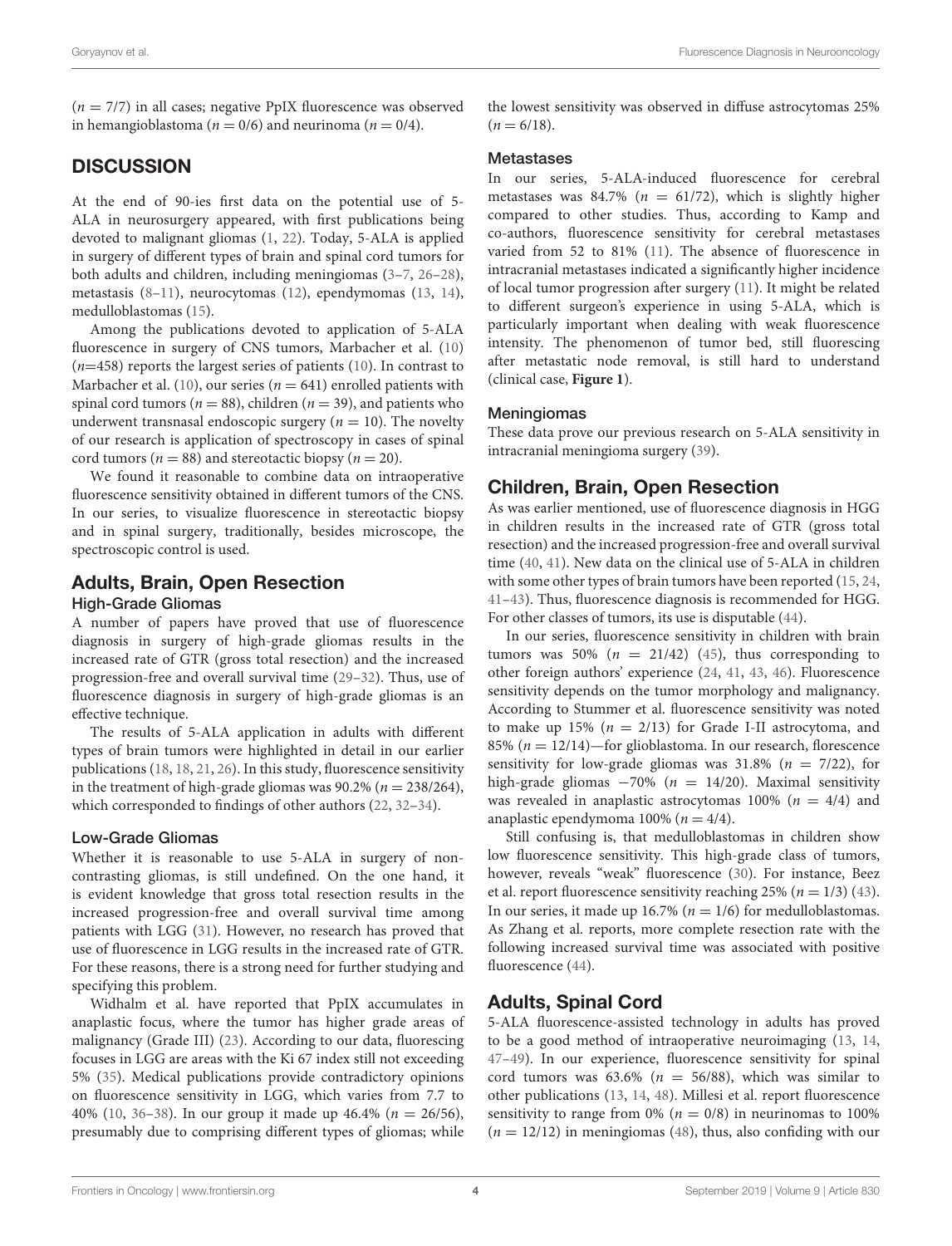

<span id="page-5-0"></span>FIGURE 1 | Female, aged 60, admitted to the clinical center with complaints of headaches. In 2009 melanoma of the right lumbar region was removed, in 2017 she underwent resection of the superior lobe of the left lung. MRI of the brain revealed an intracerebral tumor in the right frontal lobe with perifocal edema (A,B). Resection of the right frontal lobe tumor was performed under 5-ALA Fluorescence assistance. During surgery, bright fluorescence of the tumor node was marked (C,D). Biopsy revealed melanoma metastasis (I). immunohistochemical examination showed positive HMB45, MelA expression. After resection, the unchanged white matter of the frontal lobe was exposed in the tumor bed (E). Visible tumor bed fluorescence was observed (F). No tumor tissue was revealed by additional biopsy samples taken from the fluorescing region (J). Postoperative MRI (G,H) demonstrated total tumor node resection. This case is interesting, first, by the fact that melanoma metastasis can fluorescence and second, that the resected tumor bed without tumor cells can also fluoresce. Informed consent has been obtained from the patient for the publication of data, including images.

data. Application of spectroscopy in our series allowed us to increase fluorescence sensitivity in astrocytomas (Grade II) from 33.3% ( $n = 4/12$ ) to 50% ( $n = 6/12$ ), and in ependymomas from 75% ( $n = 33/44$ ) to 100% ( $n = 44/44$ ), including cauda equine ependymoma, the sensitivity of which varied from 57.1%  $(n = 4/7)$  to 100% (7/7).

# Endoscopic Surgery

The present-day microscope-assisted metabolic navigation possesses the insufficient quality of the fluorescence signal obtained during a deep and narrow approach. To solve this problem, a specific design of fluorescence endoscope has been adopted. 5-ALA fluorescence is known to be useful in visualizing the tumor tissue [\(18,](#page-7-19) [19,](#page-7-27) [50,](#page-8-9) [51\)](#page-8-10), while fluorescence with indocyanine green (ICG)—for coloration of the vessels [\(52–](#page-8-11)[55\)](#page-8-12).

There are only a few medical publications devoted to endoscopic surgery with fluorescence assistance in neurooncology. Takeda et al. reported 2 cases of germinomas [\(56\)](#page-8-13), in which 5-ALA fluorescence-guided endoscopic surgery was used. Cornelius et al. described the procedure of using 5-ALA endoscopic surgery in 2 patients with meningiomas [\(57\)](#page-8-14). Our series included 10 patients with different skull base tumors; intraoperative fluorescence was visualized in 60% of cases. Alongside with this, meningiomas was visualized in 3 cases out of 4, chordoma in 1 case out of 2, neurinoma in 1 case of 1, inverted papilloma in 1 case of 1.

Patients who underwent microscopic 5-ALA fluorescenceassisted endoscopic surgery for brain tumors did not enter this series. These results were reported in our early publication in 2008 [\(18\)](#page-7-19). We did not use 5-ALA fluorescence in transventricular endoscopic surgery of intraventricular tumors. Takeda et al. have earlier reported on that [\(56\)](#page-8-13).

### Stereotactic Biopsy

According to the world literature databank, STB proved to be not informative in 24% [\(58\)](#page-8-15). There are three main methods neurosurgeons have for reduction the incidence of uninformative biopsies: a combination of MRI and PET is used for preoperative planning, biopsy in the operating room and the use 5-ALA fluorescence. A fluorescence-assisted stereotactic biopsy can be obtained in 2 ways: first, by measuring the concentration of PP IX in the tumor tissue along the stereotactic trajectory to the target using a spectral probe before extracting the biopsy [\(59\)](#page-8-16). Second, by evaluating the tissue sample fluorescence using a neurosurgical microscope with a special fluorescence regimen, as described by Widhalm et al. [\(23\)](#page-7-11). In the latter, specimens were put under fluorescence light of a surgical microscope to assess their fluorescence. Fluorescence sensitivity, according to Widhalm's report, was 100% for HGG and 0% for LGG. In addition, use of fluorescence was helpful in shortening the operation time and decreasing the average number of biopsies during surgery [\(60\)](#page-8-17).

In our opinion, the combination of the stereotactic cannula and the spectral probe is easier and does not require an operative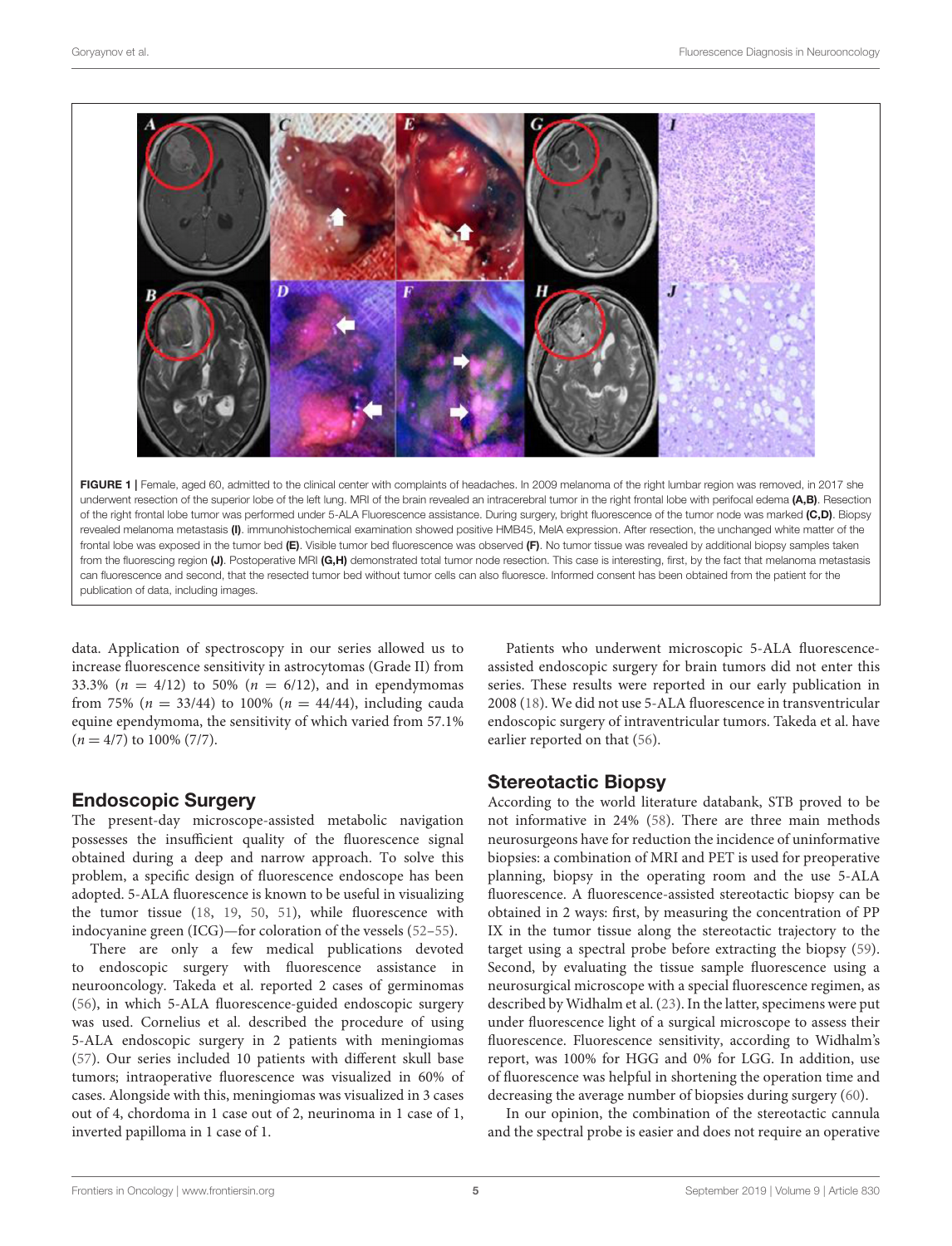microscope with a fluorescence module. Stereotactic biopsy combined with fluorescence spectroscopy gives a chance when analyzing, to determine the zones of the highest concentration of PPIX and select the tumor site with the highest degree of anaplasia, thus increasing the diagnostic value of stereotactic biopsy as a technique [\(23,](#page-7-11) [61\)](#page-8-18).

Fluorescence sensitivity in our series reached 90% ( $n = 18/20$ ), thus corresponding to the world literature data. Marbacher et al. [\(10\)](#page-7-16) reports fluorescence sensitivity of 88% ( $n = 44/50$ ). Fluorescence sensitivity for a low-grade glioma, particularly for fibrillary protoplasmic glioma, was 66.7% (2/3), while in the study of Marbacher et al. it was 25% (3/12). In our experience, higher fluorescence can be explained by using stereotactic biopsy under spectroscopic, and not only visual, control. A small number of cases in our series does not allow us to perform the comparative analysis of fluorescence sensitivity for patients with low-grade glioma in the STB subgroup.

# **CONCLUSION**

5-ALA fluorescence diagnosis proved to be most sensitive in surgery of HGG and meningioma (90.2 and 94.1%, respectively). Sensitivity in surgery of intracranial metastases and spinal cord tumors was slightly lower (84.7 and 63.6%, correspondingly). The lowest fluorescence sensitivity was marked in pediatric tumors and LGG (50 and 46.4%, correspondingly). Fluorescence diagnosis can also be used in transnasal endoscopic surgery of skull base tumors and in stereotactic biopsy.

# LIMITATIONS

There are several limitations our work has. Firstly, we used brain tumor classification of the 2007 year (because it is a retrospective study). Secondly, it common knowledge that medulloblastomas (MB) are recommended to classify into subtypes, according to WHO classification, but our analysis was performed earlier than an official MB sub-type classification was generally accepted. In addition, MB sub-type classification is effective for a traditional classification of patients into moderate or high-grade risk groups and is important for further prognosis and choice of the differentiated treatment modality. In our opinion, the practical value of such a comparative analysis is not so important, because fluorescence degree provides an increase in the radical blastomatous tissue resection rate and not assessment of its molecular genetic features. Our group of MB patients is too small

# **REFERENCES**

- <span id="page-6-0"></span>1. Stummer W, Novotny A, Stepp H, Goetz C, Bise K, Reulen HJ. Fluorescenceguided resection of glioblastoma multiforme utilizing 5-ALA-induced porphyrins: a prospective study in 52 consecutive patients. J Neurosurg. (2000) 93:1003–13. doi: [10.3171/jns.2000.93.6.1003](https://doi.org/10.3171/jns.2000.93.6.1003)
- <span id="page-6-1"></span>2. Stummer W, Goetz C, Stepp H, Stocker S, Reulen HJ. Intraoperative detection of malignant glioma by 5-ALA induced protoporphyrin IX fluorescence. Clin Neurol Neurosurg. [\(1997\) 99:S93. doi: 10.1016/S0303-8467\(97\)8](https://doi.org/10.1016/S0303-8467(97)81684-8) 1684-8

to claim any novelty. We just state that the data obtained can be helpful for a meta-analysis.

# ETHICS STATEMENT

All procedures performed in studies involving human participants were in accordance with the ethical standards of the institutional and/or national research committee and with the 1964 Helsinki declaration and its later amendments or comparable ethical standards.

# AUTHOR'S NOTE

AK is a corresponding member of RAS. AP is a full member of RAS.

# AUTHOR CONTRIBUTIONS

SG and AP: research concept and design. VO, DG, DS, BM, AK, NK, PZ, AP, and AB: data collection and processing. KC: statistic support and writing text. VB, GP, and VL: editing. This work was supported by the ethical committee of Burdenko Neurosurgical Institute.

# FUNDING

The reported study was funded by RFBR according to the research projects No 17-00-00158, No 17-00-00159, 17-00-00157 (17-00-00162 (K)), and No 19-29-01154.

# ACKNOWLEDGMENTS

We would like to acknowledge the help provided by our colleagues:

A. I. Kholyavin, N. P. Bechtereva Institute of the Human Brain, Russian Academy of Sciences, Saint Petersburg, Russia.

G. V. Papayan, I. P. Pavlov First St. Petersburg State Medical University, Ministry of Health of the Russian Federation, St. Petersburg, Russia.

D. S. Kim, Department of Pathomorphology, Burdenko NSI, Moscow.

I. N. Pronin, Full member of RAS, and A. I. Batalov, Burdenko NSI, Moscow.

Translation from Russian to English – N. A. Pestovskaya.

This work was partially supported by the Competitiveness Program of MEPhI.

- <span id="page-6-2"></span>3. Coluccia D, Fandino J, Fujioka M, Cordovi S, Muroi C, Landolt H. Intraoperative 5-aminolevulinic-acid-induced fluorescence in meningiomas. Acta Neurochir. (2010) 152:1711–9. doi: [10.1007/s00701-010-0708-4](https://doi.org/10.1007/s00701-010-0708-4)
- 4. Foster N, Eljamel S. ALA-induced fluorescence image guided surgery of meningiomas: a meta-analyses. Photodiagnosis Photodyn Ther. (2016) 15:73– 8. doi: [10.1016/j.pdpdt.2016.05.006](https://doi.org/10.1016/j.pdpdt.2016.05.006)
- 5. Cornelius J, Slotty P, Stoffels G, Galldiks N, Langen K, Steiger H. 5- Aminolevulinic acid and 18F-FET-PET as metabolic imaging tools for surgery of a recurrent skull base meningioma. J Neurol Surg Part B Skull Base. (2013) 74:211–6. doi: [10.1055/s-0033-1342918](https://doi.org/10.1055/s-0033-1342918)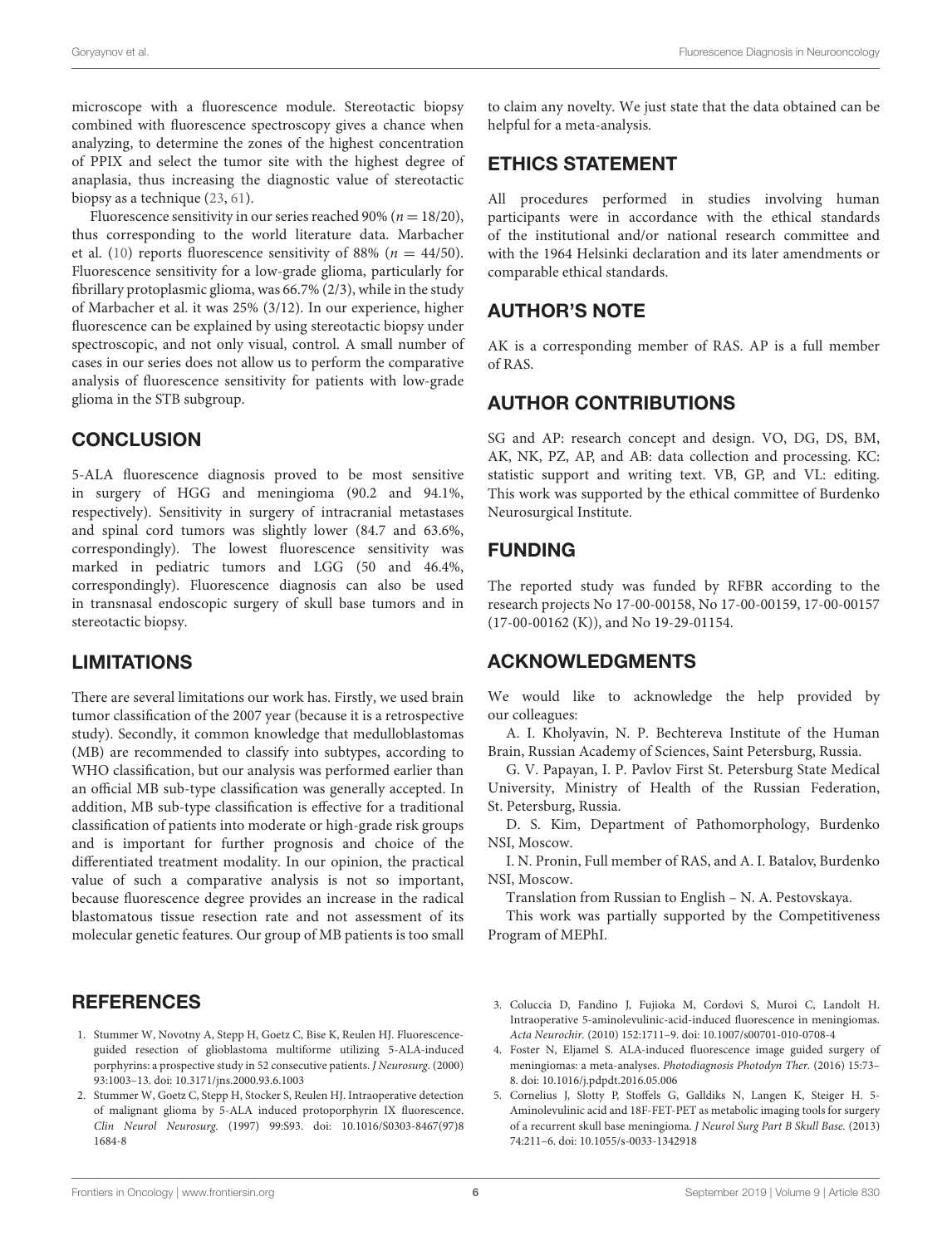- 6. Millesi M, Kiesel B, Mischkulnig M, Martínez-Moreno M, Wöhrer A, Wolfsberger S, et al. Analysis of the surgical benefits of 5-ALA–induced fluorescence in intracranial meningiomas: experience in 204 meningiomas. J Neurosurg. (2016) 125:1408–19. doi: [10.3171/2015.12.JNS151513](https://doi.org/10.3171/2015.12.JNS151513)
- <span id="page-7-0"></span>7. Hefti M, Holenstein F, Albert I, Looser H, Luginbuehl V. Susceptibility to 5 aminolevulinic acid based photodynamic therapy in WHO I meningioma cells corresponds to ferrochelatase activity. Photochem Photobiol. (2011) 87:235– 41. doi: [10.1111/j.1751-1097.2010.00821.x](https://doi.org/10.1111/j.1751-1097.2010.00821.x)
- <span id="page-7-1"></span>8. Utsuki S, Oka H, Sato S, Shimizu S, Suzuki S, Tanizaki Y, et al. Histological examination of false positive tissue resection using 5-aminolevulinic acidinduced fluorescence guidance. Neurol Med Chir. (2007) 47:210–3; discussion 213-4. doi: [10.2176/nmc.47.210](https://doi.org/10.2176/nmc.47.210)
- 9. Belloch JP, Rovira V, Llácer JL, Riesgo PA, Cremades A. Fluorescence-guided surgery in high grade gliomas using an exoscope system. Acta Neurochir. (2014) 156:653–60. doi: [10.1007/s00701-013-1976-6](https://doi.org/10.1007/s00701-013-1976-6)
- <span id="page-7-16"></span>10. Marbacher S, Klinger E, Schwyzer L, Fischer I, Nevzati E, Diepers M, et al. Use of fluorescence to guide resection or biopsy of primary brain tumors and brain metastases. Neurosurg Focus. (2014) 36:E10. doi: [10.3171/2013.12.FOCUS13464](https://doi.org/10.3171/2013.12.FOCUS13464)
- <span id="page-7-2"></span>11. Kamp MA, Fischer I, Bühner J, Turowski B, Frederick Cornelius J, Steiger H-J, et al. 5-ALA fluorescence of cerebral metastases and its impact for the local-in-brain progression. Oncotarget. (2016) 7:66776–66789. doi: [10.18632/oncotarget.11488](https://doi.org/10.18632/oncotarget.11488)
- <span id="page-7-3"></span>12. Song SW, Kim Y-H, Park S-H, Park C-K. 5-Aminolevulinic acid fluorescence discriminates the histological grade of extraventricular neurocytoma. Brain Tumor Res Treat. (2013) 1:45. doi: [10.14791/btrt.2013.1.1.45](https://doi.org/10.14791/btrt.2013.1.1.45)
- <span id="page-7-4"></span>13. Eicker SO, Floeth FW, Kamp M, Steiger H-J, Hänggi D. The impact of fluorescence guidance on spinal intradural tumour surgery. Eur Spine J. (2013) 22:1394–401 doi: [10.1007/s00586-013-2657-0](https://doi.org/10.1007/s00586-013-2657-0)
- <span id="page-7-5"></span>14. Inoue T, Endo T, Nagamatsu K, Watanabe M, Tominaga T. 5-Aminolevulinic acid fluorescence-guided resection of intramedullary ependymoma. Oper Neurosurg. (2013) 72:ons159–68. doi: [10.1227/NEU.0b013e31827bc7a3](https://doi.org/10.1227/NEU.0b013e31827bc7a3)
- <span id="page-7-6"></span>15. Skjøth-Rasmussen J, Bøgeskov L, Sehested A, Klausen C, Broholm H, Nysom K. The use of 5-ALA to assist complete removal of residual non-enhancing part of childhood medulloblastoma: a case report. Child Nerv Syst. (2015) 31:2173–7. doi: [10.1007/s00381-015-2762-y](https://doi.org/10.1007/s00381-015-2762-y)
- <span id="page-7-7"></span>16. Eljamel MS, Leese G, Moseley H. Intraoperative optical identification of pituitary adenomas. J Neurooncol. (2009) 92:417–21. doi: [10.1007/s11060-009-9820-9](https://doi.org/10.1007/s11060-009-9820-9)
- <span id="page-7-8"></span>17. Cho W-S, Kim JE, Kang H-S, Ha EJ, Jung M, Lee C, et al. Dualchannel endoscopic indocyanine green fluorescence angiography for clipping of cerebral aneurysms. World Neurosurg. (2017) 100:316–24. doi: [10.1016/j.wneu.2017.01.042](https://doi.org/10.1016/j.wneu.2017.01.042)
- <span id="page-7-19"></span>18. Potapov AA, Usachev DJ, Loshakov VA, Cherekaev VA, Kornienko VN, Pronin IN, et al. First experience in 5-ALA fluorescence-guided and endoscopically assisted microsurgery of brain tumors. Med Laser Appl. (2008) 23:202–8. doi: [10.1016/j.mla.2008.07.006](https://doi.org/10.1016/j.mla.2008.07.006)
- <span id="page-7-27"></span>19. Ritz R, Feigl GC, Schuhmann MU, Ehrhardt A, Danz S, Noell S, et al. Use of 5-ALA fluorescence guided endoscopic biopsy of a deepseated primary malignant brain tumor. J Neurosurg. (2011) 114:1410–3. doi: [10.3171/2010.11.JNS10250](https://doi.org/10.3171/2010.11.JNS10250)
- 20. Tsuzuki S, Aihara Y, Eguchi S, Amano K, Kawamata T, Okada Y. Application of indocyanine green (ICG) fluorescence for endoscopic biopsy of intraventricular tumors. Child Nerv Syst. (2014) 30:723–6. doi: [10.1007/s00381-013-2266-6](https://doi.org/10.1007/s00381-013-2266-6)
- <span id="page-7-9"></span>21. Belykh E, Miller EJ, Hu D, Martirosyan NL, Woolf EC, Scheck AC, et al. Scanning fiber endoscope improves detection of 5-aminolevulinic acid– induced protoporphyrin IX fluorescence at the boundary of infiltrative glioma. World Neurosurg. (2018) 113:e51–69. doi: [10.1016/j.wneu.2018.01.151](https://doi.org/10.1016/j.wneu.2018.01.151)
- <span id="page-7-10"></span>22. Stummer W, Pichlmeier U, Meinel T, Wiestler OD, Zanella F, Reulen H-J. Fluorescence-guided surgery with 5-aminolevulinic acid for resection of malignant glioma: a randomised controlled multicentre phase III trial. Lancet Oncol. (2006) 7:392–401. doi: [10.1016/S1470-2045\(06\)70665-9](https://doi.org/10.1016/S1470-2045(06)70665-9)
- <span id="page-7-11"></span>23. Widhalm G, Minchev G, Woehrer A, Preusser M, Kiesel B, Furtner J, et al. Strong 5-aminolevulinic acid-induced fluorescence is a novel intraoperative marker for representative tissue samples in stereotactic brain tumor biopsies. Neurosurg Rev. (2012) 35:381–91. doi: [10.1007/s10143-012-0374-5](https://doi.org/10.1007/s10143-012-0374-5)
- <span id="page-7-12"></span>24. Stummer W, Rodrigues F, Schucht P, Preuss M, Wiewrodt D, Nestler U, et al. Predicting the "usefulness" of 5-ALA-derived tumor fluorescence for fluorescence-guided resections in pediatric brain tumors: a European survey. Acta Neurochir. (2014) 156:2315–24. doi: [10.1007/s00701-014-2234-2](https://doi.org/10.1007/s00701-014-2234-2)
- <span id="page-7-13"></span>25. Kang U, Papayan GV, Berezin VB, Petrischcv NN, Galagudza MM. Spectrometer for fluorescence-reflectance biomedical research. Opt J. (2013) 80:56–67. Available online at: [https://yandex.ru/patents/doc/](https://yandex.ru/patents/doc/RU2539817C1_20150127) [RU2539817C1\\_20150127](https://yandex.ru/patents/doc/RU2539817C1_20150127)
- <span id="page-7-14"></span>26. Potapov AA, Goryaynov SA, Danilov GV, Chelushkin DM, Okhlopkov VA, Shimanskiy VN, et al. Intraoperative fluorescence diagnostics in surgery of intracranial meningiomas: analysis of 101 cases. Vopr neirokhirurgii Im NN Burdenko. [\(2018\) 82:17. doi: 10.17116/oftalma201882](https://doi.org/10.17116/oftalma201882217-29) 217-29
- 27. Belykh E, Martirosyan NL, Yagmurlu K, Miller EJ, Eschbacher JM, Izadyyazdanabadi M, et al. Intraoperative fluorescence imaging for personalized brain tumor resection: current state and future directions. Front Surg. (2016) 3:55. doi: [10.3389/fsurg.2016.00055](https://doi.org/10.3389/fsurg.2016.00055)
- <span id="page-7-15"></span>28. Belykh E, Miller EJ, Patel AA, Bozkurt B, Yagmurlu K, Robinson TR, et al. Optical characterization of neurosurgical operating microscopes: quantitative fluorescence and assessment of PpIX photobleaching. Sci Rep. (2018) 8:12543. doi: [10.1038/s41598-018-30247-6](https://doi.org/10.1038/s41598-018-30247-6)
- <span id="page-7-17"></span>29. Stummer W, Reulen H-J, Meinel T, Pichlmeier U, Schumacher W, Tonn J-C, et al. Extent of resection and survival in glioblastoma multiforme. Neurosurgery. [\(2008\) 62:564–76. doi: 10.1227/01.neu.0000317304.315](https://doi.org/10.1227/01.neu.0000317304.31579.17) 79.17
- <span id="page-7-26"></span>30. Aldave G, Tejada S, Pay E, Marigil M, Bejarano B, Idoate MA, et al. Prognostic value of residual fluorescent tissue in glioblastoma patients after gross total resection in 5-aminolevulinic acid-guided surgery. Neurosurgery. (2013) 72:915–21. doi: [10.1227/NEU.0b013e31828c3974](https://doi.org/10.1227/NEU.0b013e31828c3974)
- <span id="page-7-21"></span>31. Schucht P, Beck J, Abu-Isa J, Andereggen L, Murek M, Seidel K, et al. Gross total resection rates in contemporary glioblastoma surgery: results of an institutional protocol combining 5-aminolevulinic acid intraoperative fluorescence imaging and brain mapping. Neurosurgery. (2012) 71:927–35. doi: [10.1227/NEU.0b013e31826d1e6b](https://doi.org/10.1227/NEU.0b013e31826d1e6b)
- <span id="page-7-18"></span>32. Slotty PJ, Siantidis B, Beez T, Steiger HJ, Sabel M. The impact of improved treatment strategies on overall survival in glioblastoma patients. Acta Neurochir. (2013) 155:959–63. doi: [10.1007/s00701-013-1693-1](https://doi.org/10.1007/s00701-013-1693-1)
- 33. Díez Valle R, Slof J, Galván J, Arza C, Romariz C, Vidal C. Estudio observacional retrospectivo sobre la efectividad del ácido 5 aminolevulínico en la cirugía de los gliomas malignos en España (Estudio VISIONA). Neurología. [\(2014\) 29:131–8. doi: 10.1016/j.nrl.2013.](https://doi.org/10.1016/j.nrl.2013.05.004) 05.004
- <span id="page-7-20"></span>34. Chave-Cox DR, Corns MR, Sivakumar MG, Thomson MS. PP36. Improved glioblastoma survival following the introduction of a subspecialised surgical high grade brain tumour service. Neuro Oncol. (2017) 19 (Suppl. 1):i11. doi: [10.1093/neuonc/now293.036](https://doi.org/10.1093/neuonc/now293.036)
- <span id="page-7-22"></span>35. Goryaynov SA, Widhalm G, Goldberg MF, Chelushkin D, Spallone A, Chernyshov KA, et al. The role of 5-ALA in low-grade gliomas and the influence of antiepileptic drugs on intraoperative fluorescence. Front Oncol. (2019) 9:423. doi: [10.3389/fonc.2019.00423](https://doi.org/10.3389/fonc.2019.00423)
- <span id="page-7-23"></span>36. Widhalm G, Kiesel B, Woehrer A, Traub-Weidinger T, Preusser M, Marosi C, et al. 5-Aminolevulinic acid induced fluorescence is a powerful intraoperative marker for precise histopathological grading of gliomas with non-significant contrast-enhancement. PLoS ONE. (2013) 8:e76988. doi: [10.1371/journal.pone.0076988](https://doi.org/10.1371/journal.pone.0076988)
- 37. Ewelt C, Floeth FW, Felsberg J, Steiger HJ, Sabel M, Langen K-J, et al. Finding the anaplastic focus in diffuse gliomas: the value of Gd-DTPA enhanced MRI, FET-PET, and intraoperative, ALA-derived tissue fluorescence. Clin Neurol Neurosurg. (2011) 113:541–7. doi: [10.1016/j.clineuro.2011.03.008](https://doi.org/10.1016/j.clineuro.2011.03.008)
- <span id="page-7-24"></span>38. Jaber M, Wölfer J, Ewelt C, Holling M, Hasselblatt M, Niederstadt T, et al. The value of 5-aminolevulinic acid in low-grade gliomas and high-grade gliomas lacking glioblastoma imaging features. Neurosurgery. (2016) 78:401– 11. doi: [10.1227/NEU.0000000000001020](https://doi.org/10.1227/NEU.0000000000001020)
- <span id="page-7-25"></span>39. Potapov AA, Goryaynov SA, Okhlopkov VA, Shishkina LV, Loschenov VB, Savelieva TA, et al. Laser biospectroscopy and 5-ALA fluorescence navigation as a helpful tool in the meningioma resection. Neurosurg Rev. (2016) 39:437–47. doi: [10.1007/s10143-015-0697-0](https://doi.org/10.1007/s10143-015-0697-0)